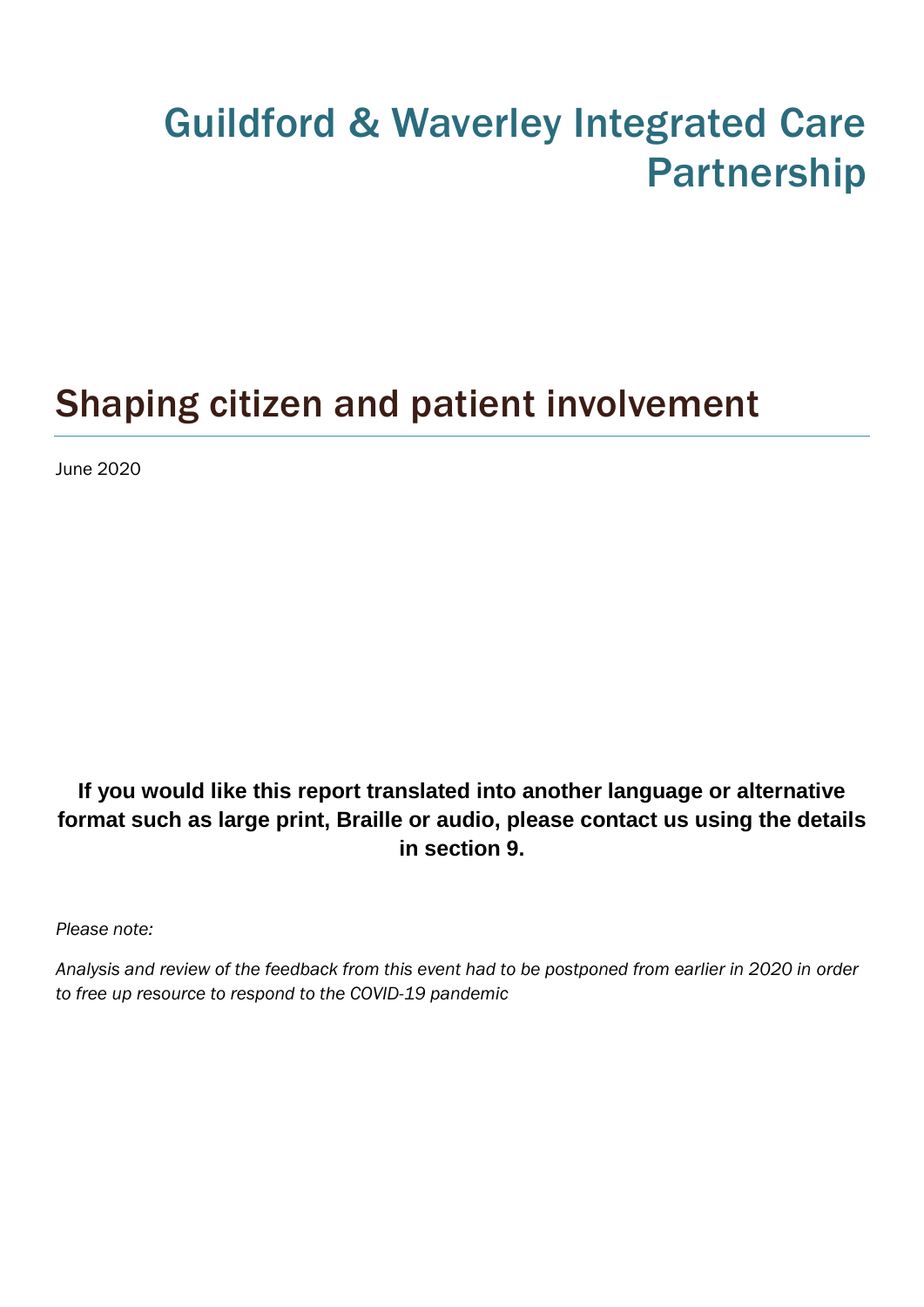## **Contents**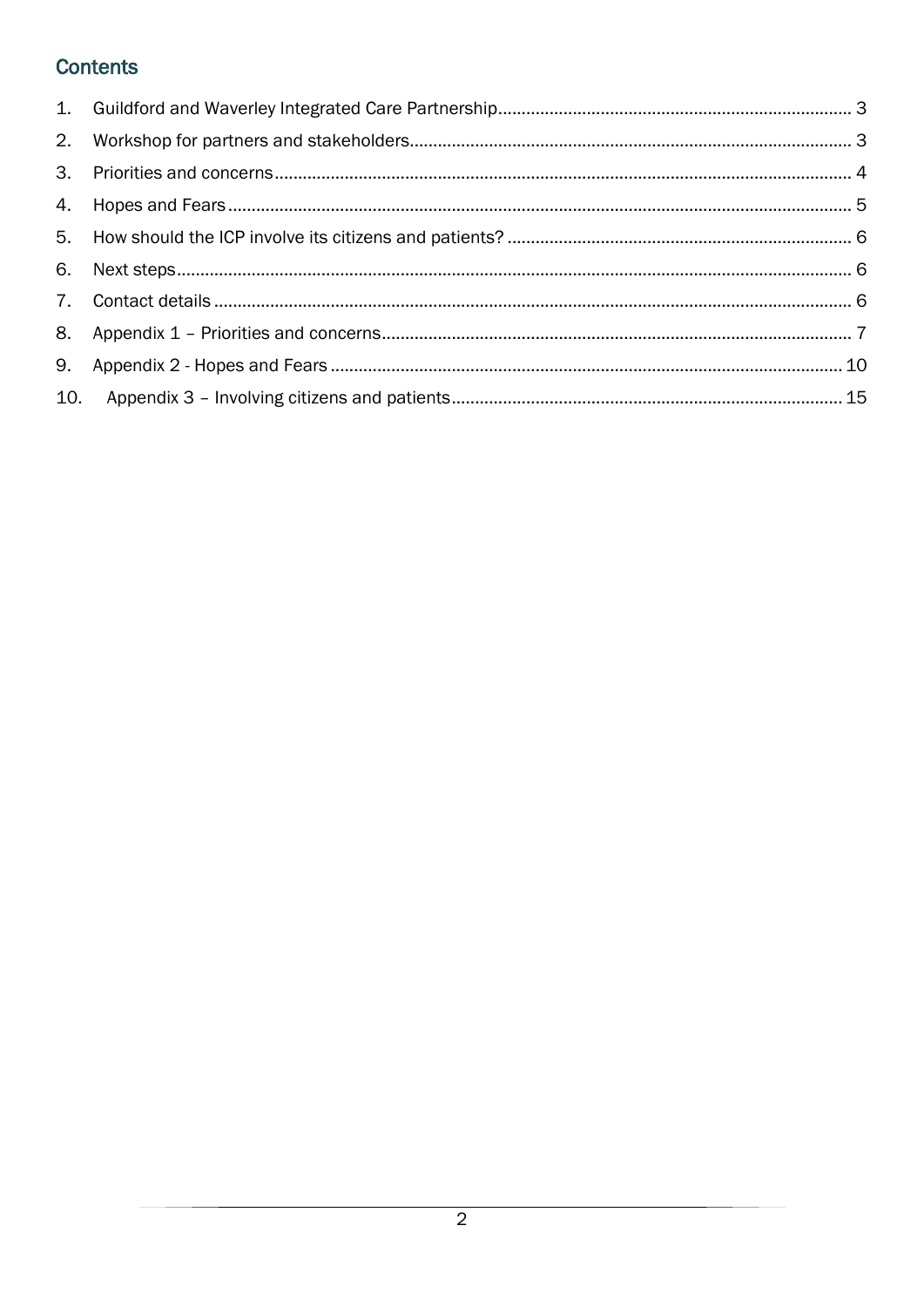## <span id="page-2-0"></span>1. Guildford and Waverley Integrated Care Partnership

Guildford and Waverley Integrated Care Partnership is part of Surrey Heartlands Integrated Care System, which works in collaboration with Surrey County Council. There is now one Clinical Commissioning Group (CCG) covering the whole of Surrey Heartlands.

Guildford Waverley ICP is a place based, collaborative partnership of local health and care organisations working together to improve outcomes for our local population on an area basis. The partners include:

- NHS Surrey Heartlands CCG
- Surrey County Council
- Guildford Borough Council/Waverley Borough Council
- Primary Care Networks (PCNs) x 4
- Surrey and Borders NHS Foundation Trust
- Royal Surrey NHS Foundation Trust
- Procare Health and ProCare Community
- SECAMB
- Voluntary, Community and Faith organisations

As a partnership, we have a shared vision for: "*Guildford and Waverley population to start well, stay and live well, age well and die well. We will build resilient and empowered residents and communities through networks of stakeholders and together steer and oversee design and delivery of integrated health and care services. Improve outcomes and extend our opportunities to prevent illness to our communities. We will support people to stay longer in their own homes."*

## <span id="page-2-1"></span>2. Workshop for partners and stakeholders

In January 2020, members of the Patient and Public Engagement Group and the Patient Participation Group Chairs Network for NHS Guildford and Waverley Clinical Commissioning Group were asked for their thoughts regarding how the new ICP could involve citizens and patients in its work. Given the range of stakeholders in Guildford and Waverley is far greater than the membership of these two groups and taking into account the desire of the ICP Board to build in strong and innovative stakeholder involvement, there was broad and enthusiastic support for a one-off workshop to start to explore this very theme.

A wide range of stakeholders in Guildford and Waverley were invited to register for the workshop on Eventbrite. It was held at Godalming Masonic Hall on 3rd March 2020 from 1.30pm to 4pm. The Masonic Hall is an accessible venue with free car parking and has been used before by the CCG with good feedback from participants.

44 people registered on Eventbrite to attend. There were a handful of cancellations on the morning of the event. In total there were 41 delegates who took part in the workshop, many of whom were representing groups and organisations including the following: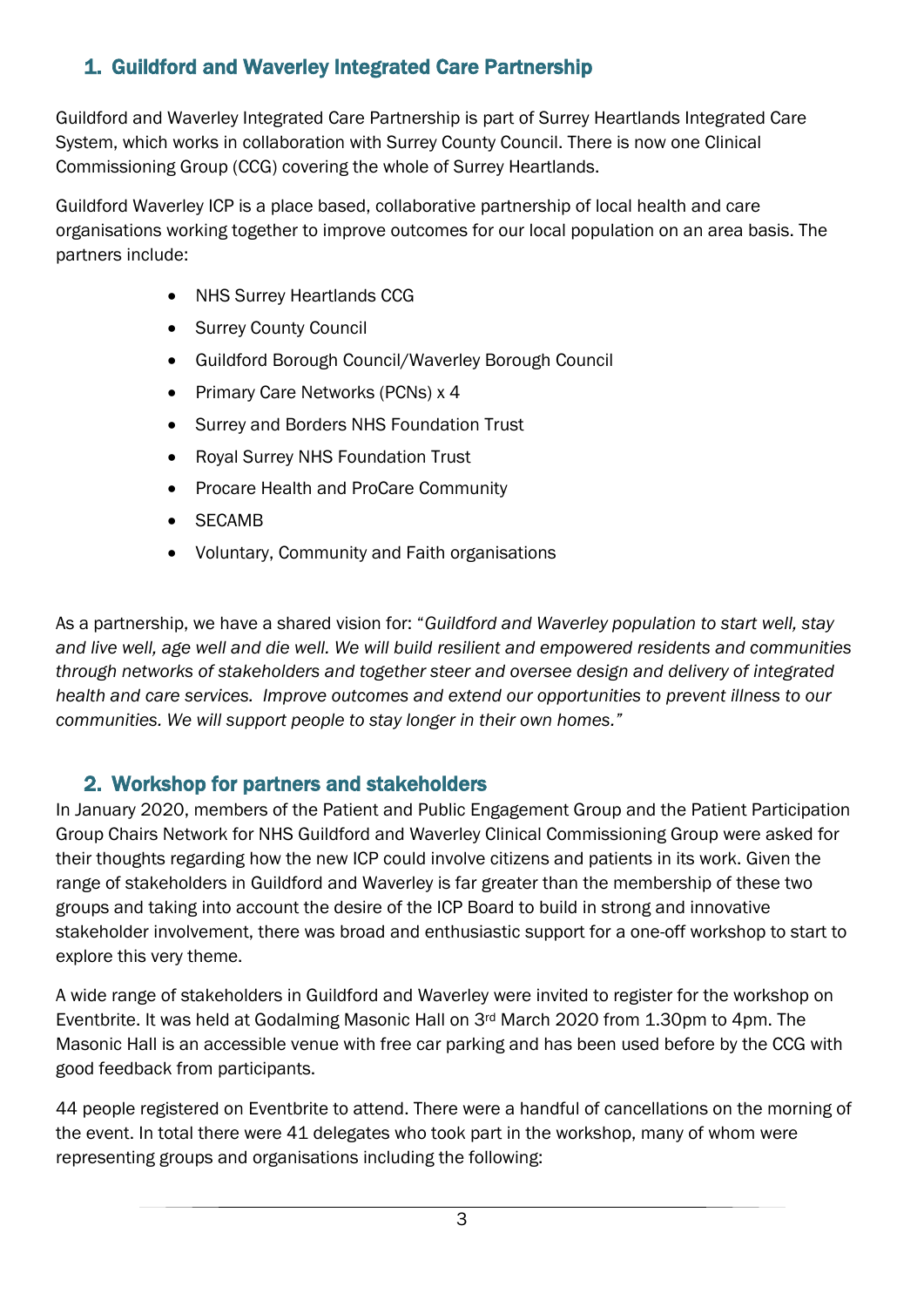- Surrey County Council
- Guildford Borough Council
- Sight for Surrey
- Voluntary Action South West Surrey
- Action for Carers
- Oakleaf Enterprise
- Citizens Advice Bureau Waverley
- Age UK Surrey
- Patient Participation Groups (Shere, Haslemere, Milford & Witley)
- Crossroads Care
- Healthwatch Surrey
- Surrey Coalition of Disabled People
- Diocese of Guildford
- Royal Surrey Hospital NHS Foundation **Trust**
- Disability Initiative
- SMART Cranleigh
- Headway Surrey

A [presentation] was given by Giles Mahoney, Guildford and Waverley ICP Director and System Lead for Cancer and Stroke. This was followed activities aimed at seeking views from delegates regarding the ICP.

The feedback from each activity has been themed according to prevalent categories. These themes are presented described in the next few sections with all comments related to each theme being available to read in the appendices.

### <span id="page-3-0"></span>3. Priorities and concerns

Two activities asked participants to identify firstly, what they felt the ICP should prioritise and secondly, what concerns them most about the ICP. These two sides of the same coin help to identify what is most important to those who attended and what they think could prevent the ICP from doing something concrete about their priorities.

Across both activities, there were six broad categories that the majority of priorities and concerns could be grouped into as illustrated in figure 1.

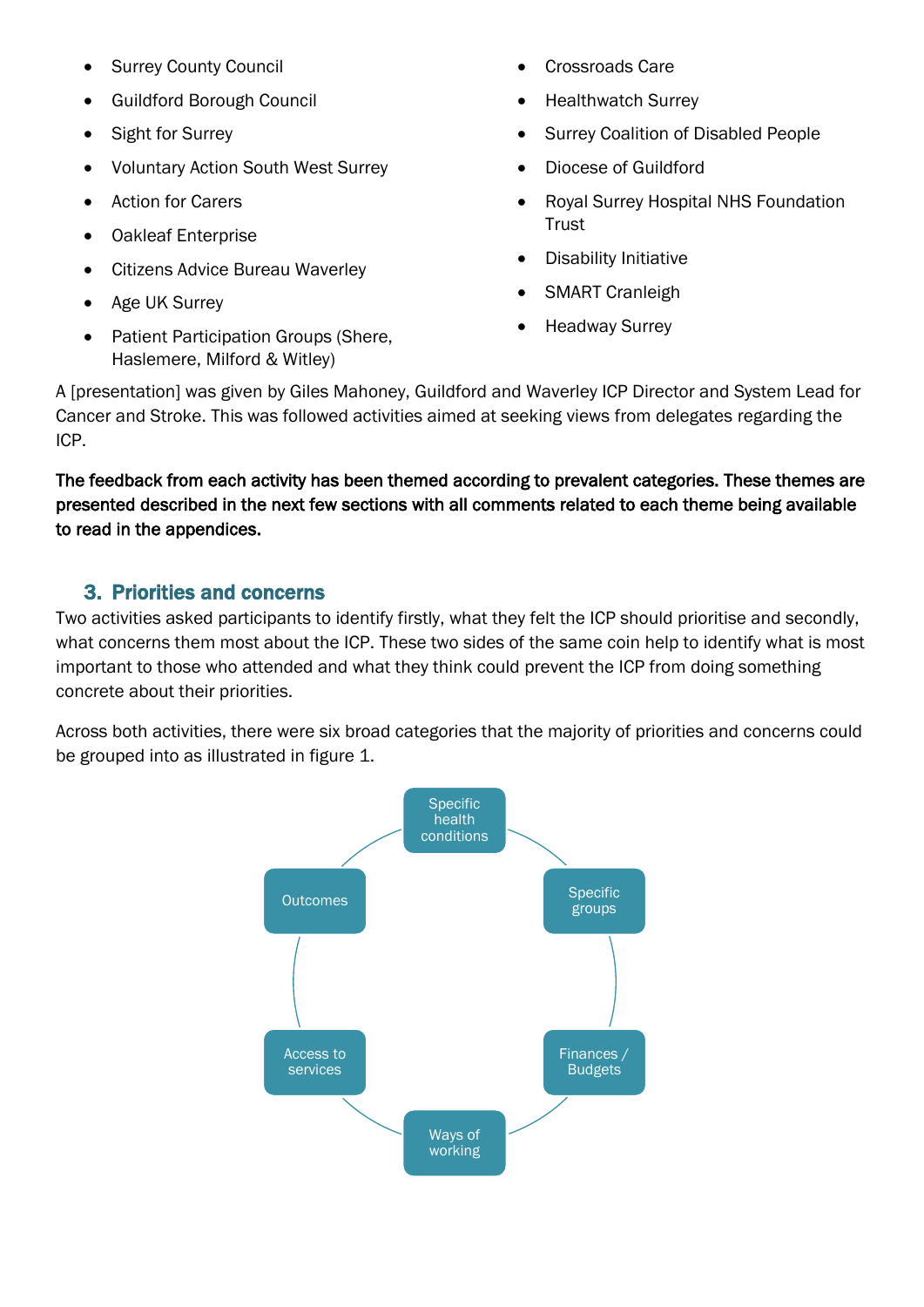Mental illness and vulnerable groups were dominant concerns and priorities for participants, particularly:

- Social isolation and loneliness
- Support for carers, particularly young carers and those looking after relatives with dementia
- The Gypsy, Roma and Traveller (GRT) community
- Homeless people
- People with brain injury
- Refugee families

Financial priorities and concerns related to individual areas such Personal Health Budgets and Personal Independence Payments to how finances may be worked through as an ICP to fairly fund areas of concern so that health and social care needs are addressed at the same time.

There was clear support for coordination and removing silo working between organisations and groups of staff as well as a common commitment to compassion and understanding.

Accessible services were a key priority – there was a strong call for organisations to make their communications accessible to all, as per the Accessible Information Standard alongside ensuring that care is delivered as locally as possible.

Finally, there was a firm emphasis on outcomes – making sure that the ICP delivers concrete, measureable improvements. Several were proposed, as follows:

- Improvement in housing standards; protected key worker housing
- Improvement in air quality
- Reduced health inequalities

A full breakdown of responses can be found in appendix 9.

# <span id="page-4-0"></span>4. Hopes and Fears

Next, participants were asked to identify their own particular hopes and fears for the ICP, given the new ways of working it is designed to enable, with local authorities, providers, the voluntary sector and the commissioners all committed to working formally together. Not surprisingly, the same themes arose as illustrated above (figure 1).

Integrated care, seamless experiences and financial recognition of social care and voluntary organisations stand out as key hopes for the new way of working. Across all themes, there was a clear call to move from a purely medical/health care dominated approach to a societal model that recognises the many and varied determinants of health and ill-health. Early intervention and placing individuals at the centre of their care were also highlighted as key hopes. Fears included the ICP not learning from the past, short-term solutions i.e. a lack of sustainability and voluntary organisations not being fully recognised and compensated for the roles they would be asked be play.

A full breakdown of responses can be found in appendix 10.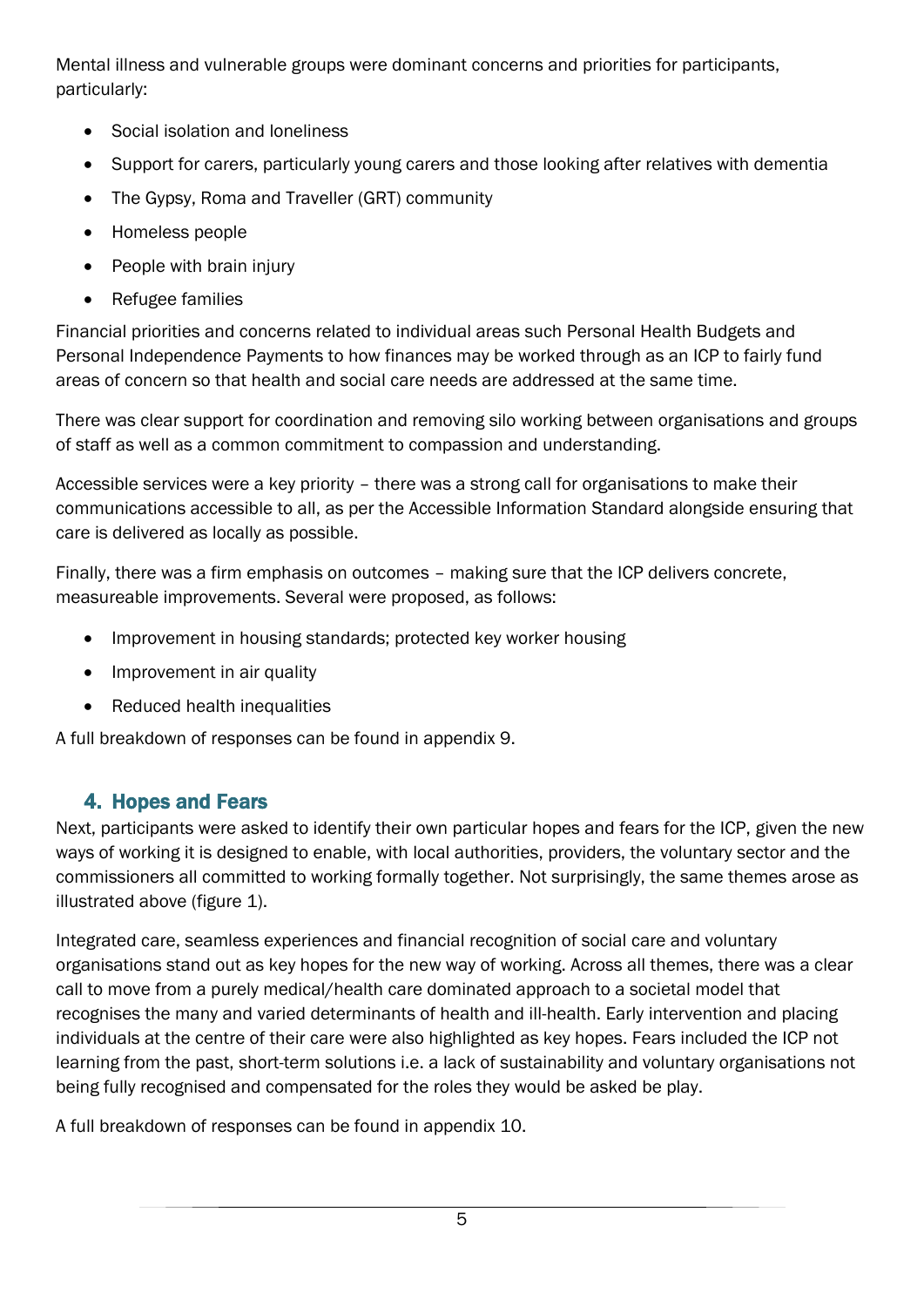## 5. How should the ICP involve its citizens and patients?

<span id="page-5-0"></span>An important aim for the workshop was to shape how the ICP should set about involving its own citizens. Involving patients and the public is a statutory duty for health and local government organisations. The ICP wants to develop this key aspect of its governance with imagination and base it on best practice and evidence.

Participants were largely very enthusiastic and supportive of the ICP taking a fresh approach to engagement and involvement in order to ensure that those groups variously described as 'seldomheard' or 'hard-to-reach' are fully involved in developing solutions to the problems and hurdles that they experience; problems that can negatively impact on health outcomes.

At the same time, existing stakeholders were keen to ensure continuity of involvement, whether that be via regular forums or events such as this one or via regular and varied communication methodologies.

Genuine co-design that pulls people together to solve a particular issue; that reaches out into communities was described; a continuous form of engagement that uses different, tailored methods dependent upon the intended audience

One group stood out across the feedback as requiring a different approach: children and young people. Whilst key programmes such as mental health and maternity involve children and young people it was felt that more could and should be done to more generally involve this age group in a broader range of programmes. This would require a much more creative and targeted engagement approach that reached out to them.

Full details can be found in appendix 3.

#### <span id="page-5-1"></span>6. Next steps

This report will be discussed at a future ICP Board meeting at which members will describe how they will incorporate the feedback into the development of the ICP itself and its programmes. An engagement plan will be agreed that incorporates the suggestions puts forward for involving citizens in the ICP.

The report will be published on the new NHS Surrey Heartlands CCG website.

## <span id="page-5-2"></span>7. Contact details

NHS Surrey Heartlands Clinical Commissioning Group Dominion House Woodbridge Road Guildford GU1 4PU

Tel: 01483 405450 **SMS Text: 07917 087560 Email: [syheartlandsccg.contactus@nhs.net](mailto:syheartlandsccg.contactus@nhs.net)** 

Website: <http://www.surreyheartlandsccg.nhs.uk/>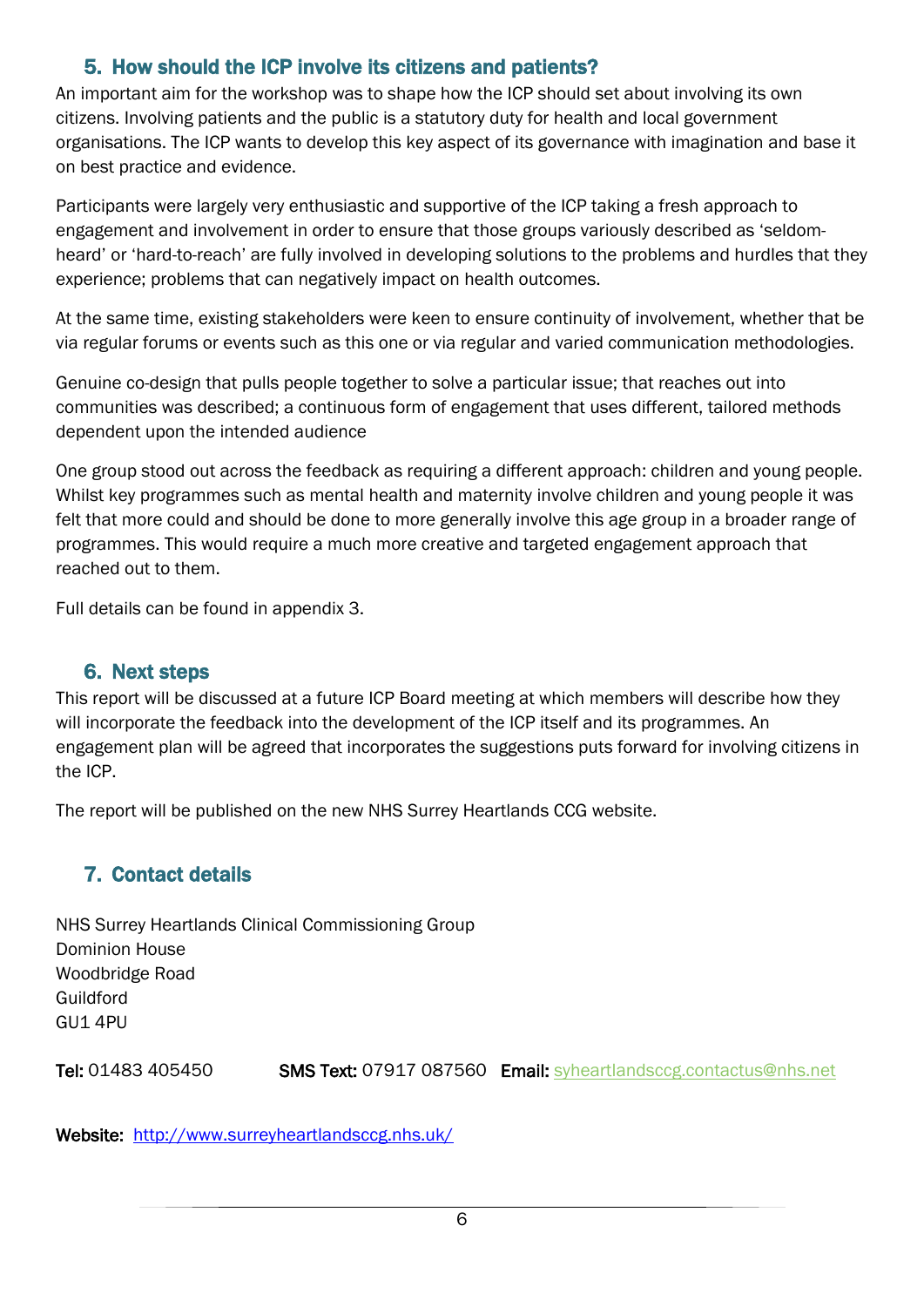## <span id="page-6-0"></span>8. Appendix 1 – Priorities and concerns

#### 8.1 Priorities

The following were identified as priorities for the ICP Board:

#### 8.1.1 Specific conditions/groups

- Mental III Health
- Mental Health pressures young people
- Mental health services lack of communication/integration
- Isolation
- Challenges in wealthy rural areas assumption that deprived areas have more need.
- Young carers need to be able to access appointments for themselves quickly need to be taken seriously and consulted face to face – given responsibility for themselves
- Frail and elderly at home not in hospital
- Barriers in disability
- Dying well what are we going to do?
- Headway Surrey need health and social care workers to know about brain injury support in the community – social prescribing is no use, if the adult won't seek help from their GP!
- Stronger links with stroke

#### 8.1.2 Finance/Budgets

- Personal Health Budget Health and Social Care.
- PIP (Personal Independence Payment)
- Extension of support/funding for Surrey's unpaid carers
- Funding barriers health solution Surrey County Council personal health and social care ioint
- Personal Health Budget Health and Social Care.
- Join up care health and social care budget from the top

#### 8.1.3 Ways of Working

- Co-ordinated care (get rid of silo)
- Compassion and understanding
- Co-ordination family mental health and health
- Link community to GP practice (two-way link)
- Better work with providers
- Who does what in between agencies joint training.

#### 8.1.4 Access

- Where to go for support/advice?
- Technology help lonely smart TV?
- Accessible information deaf people 2-way text system
- Increased use of community facilities for specialist/health professionals to provide local delivery some days a week
- Communication about where to go for treatment 111? UTC? Etc.
- Communication how do we get our voices heard?

#### 8.1.5 Outcomes

• Need local focus – can't do everything.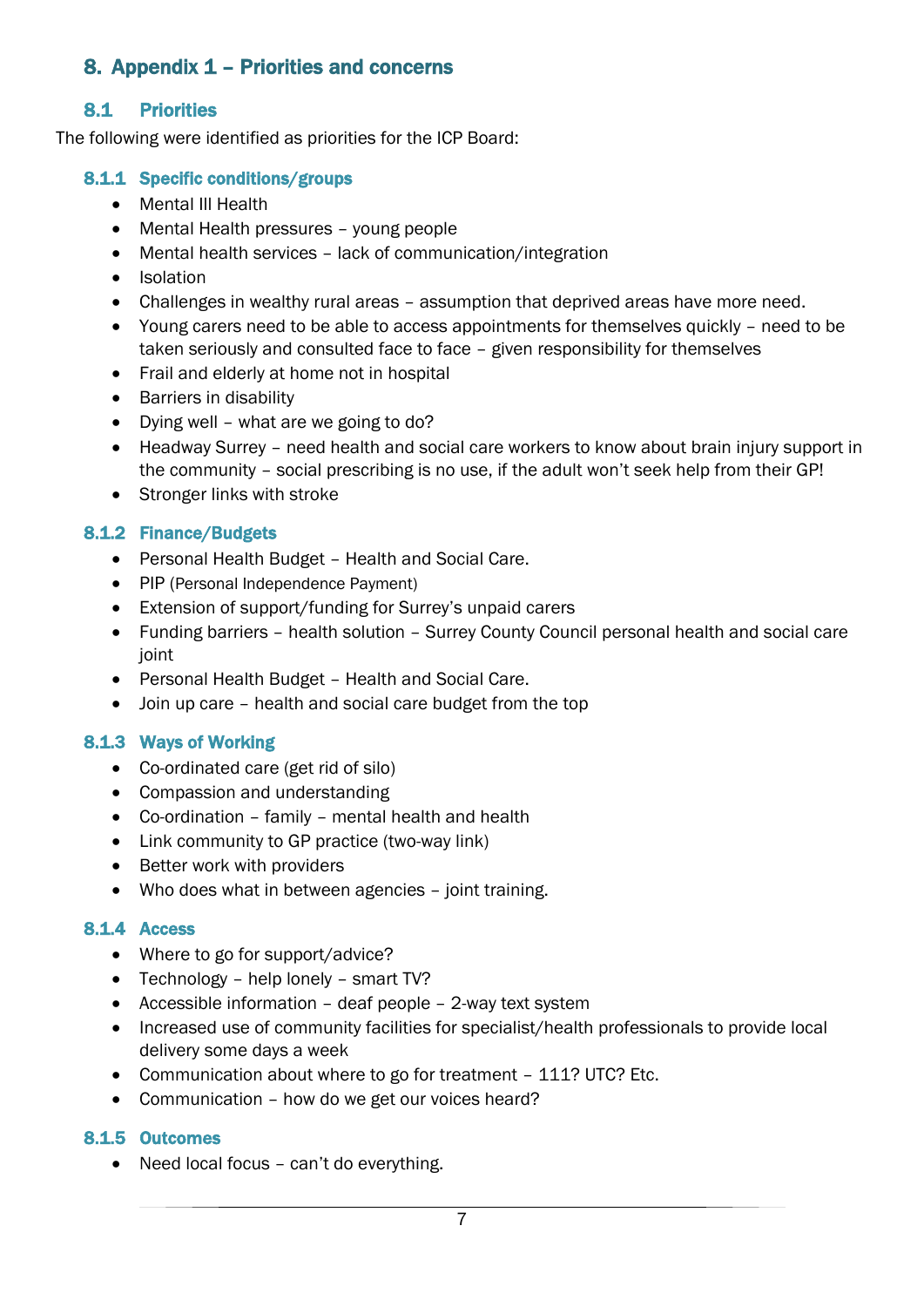- Protected key working housing
- Housing standards
- Look beyond the statistics i.e. why do people smoke, why are people overweight.
- Real change for real benefit.
- Air quality borough and Surrey County Council can influence this and must include NHS involvement in this discussion?
- $\bullet$  Health inequality income
- Enabled, empowered, educated, informed.

#### 8.1.6 Engagement/involvement

- Let us have a monthly 2-hour session at appropriate venues.
- Some PPGs do use leaflets to their patient population to announce initiatives e.g. social prescribing, if this doesn't happen everywhere, perhaps it should?

#### 8.1.7 Workforce

• Care Staff

#### 8.2 Concerns regarding the ICP

#### 8.2.1 Finance/budgets

- **•** Benefits
- What does it mean Partnership Same budget not just telling
- Confusion for people over funding
- Money easy to listen / harder to implement
- Education of continuing healthcare CHC how it works with training
- What is financial context of ICP's within Surrey Heartlands ICS? Is there a target for savings? How long term are the schemes being announced for the changes talked about in ICP strategy? (eg £2m for 2 years for "out of hospital"
- Funding for PPG groups
- Concerns of privatisation
- Cuts in services and rise in thresholds = complexity of cases being undertaken by for example the voluntary services providers
- Universal credit and its impact.

#### 8.2.2 Ways of working

- Different systems (MV, Guildford) Repeat Story repeat blood tests
- Lack of consistency in clinical pathways
- I & A can this be embedded across the ICP (particularly who can do what)
- Continuity of care, good level of care has been lost.

#### 8.2.3 Specific groups/conditions

- Loneliness/inter-generational (older people)
- Early years stress (young children, primary school)
- Respite care (older carers)
- Dementia Care ageing carers (tying up various activities)
- No clear pathway for brain injury for health or social care hidden disability not picked up immediately
- GRT (Gypsy, Roma, Traveller) community and other groups who may have specific needs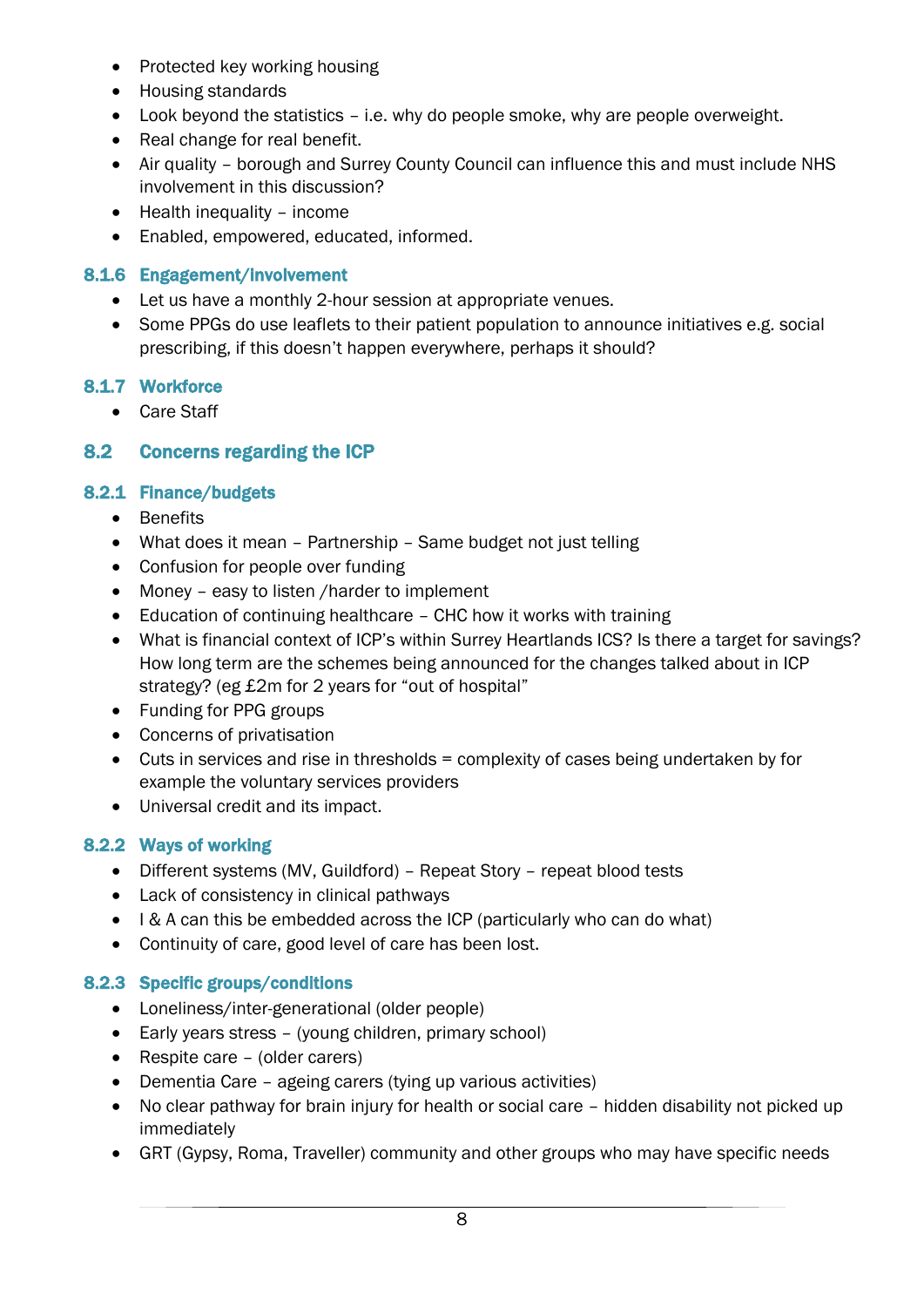- Mental health what is available at each level
- How will we support our refugee families with health needs and access to services (taking on board language and cultural barriers) particularly mental health
- Concern that carers are not forgotten when planning care for patients
- Homelessness mental health
- CCG should recognise that benefits is a mental health stressful issue
- Mental Health
- Poverty mental health
- Suicide amongst unpaid carers particularly adult carers and young people 16-25
- People on the edges no-where to go
- Gender gap poor women versus wealthy women.

#### 8.2.4 Access

- Homecare different quantities across Surrey
- Transport (lack of access care –cost (Cranleigh Village)
- Transport from Elstead to Royal Surrey County Hospital
- Local delivery very important.

#### 8.2.5 Outcomes

- How do we get feedback on outcomes?
- Statistics used are misrepresenting impact of clinical services a lot more complicated picture that suggests its someone's fault if they are ill.

#### 8.2.6 Workforce

- Libraries! The word does not appear in the Surrey County Council health and wellbeing strategy. They are run by librarians/volunteers who are willing and able to help. Much more use could be made of this resource
- Implications for workforce of plans to treat people "out of hospital/keep people at home" which will be less efficient in terms of productivity - effect on staff morale/burnout.

#### 8.2.7 Governance

- Change and improvement discussion fatigue (we've been here before)
- Transparency concerns re the impact of proposed changes
- Concerns that Surrey Heartlands too big lose local priorities
- Landscape too complex.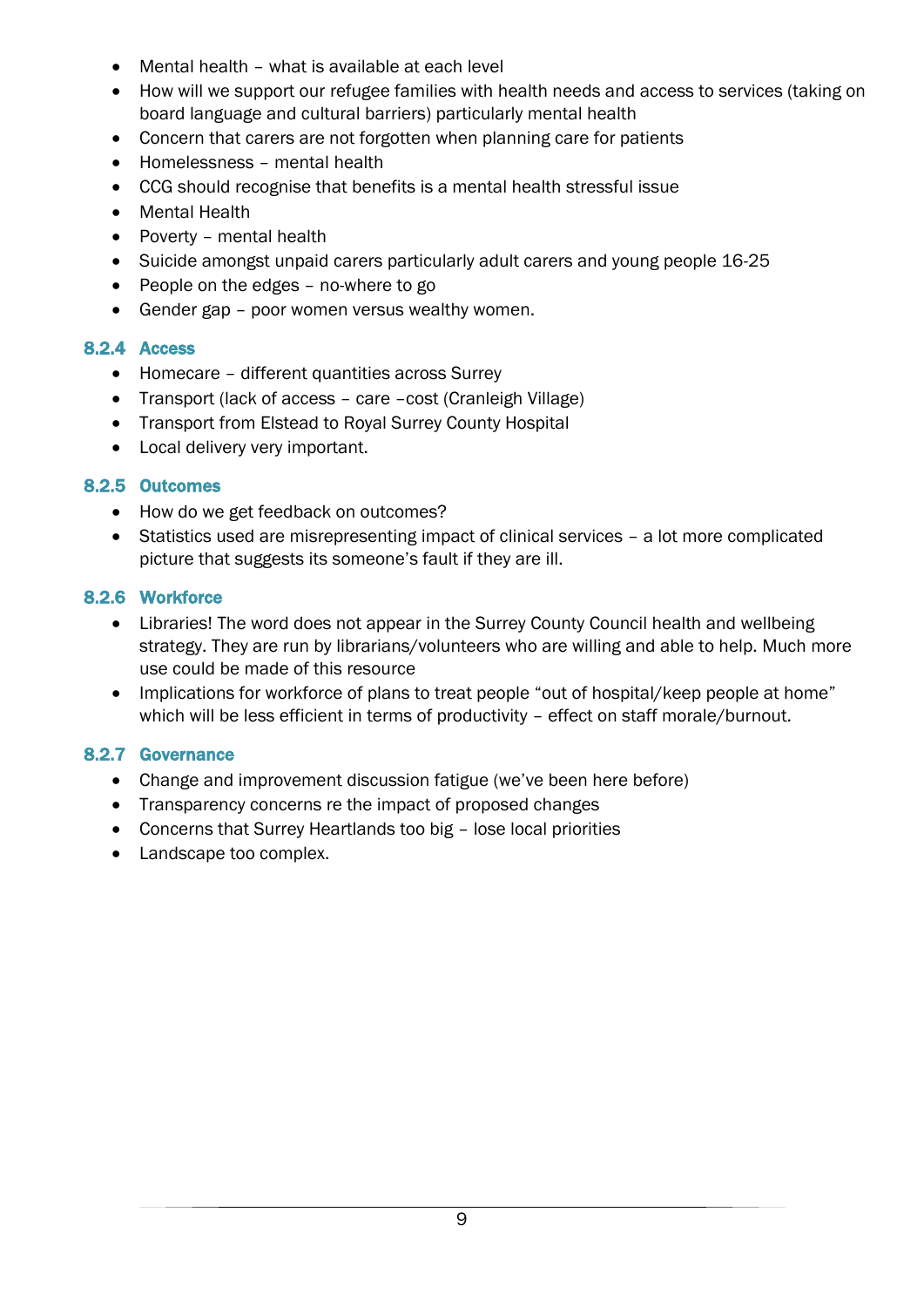# <span id="page-9-0"></span>9. Appendix 2 - Hopes and Fears

## 9.1 Finance/budgets

| <b>Hopes</b>                                                                                                        | <b>Fears</b>                                                                                                                                                                    |
|---------------------------------------------------------------------------------------------------------------------|---------------------------------------------------------------------------------------------------------------------------------------------------------------------------------|
| Integrated care - budgets easy to                                                                                   | Wasted money                                                                                                                                                                    |
| access - not health or social care.                                                                                 | Finance - good intentions but not enough money to follow                                                                                                                        |
| Personal budgets for LTNCs                                                                                          | through                                                                                                                                                                         |
| Increase in voluntary sector<br>funding                                                                             | Over reliance on volunteers as "cheap" solution                                                                                                                                 |
|                                                                                                                     | Brexit leading to increased health privatisation                                                                                                                                |
| We genuinely share resources,<br>intelligence across and between<br>organisations                                   | Over-reliance on voluntary sector who are already<br>stretched to their limits - resources/finances                                                                             |
| Increased support through PIP<br>applications                                                                       | Expecting voluntary sector to pick up slack with no<br>funding                                                                                                                  |
| Better use of SCC buildings that<br>are under-utilised. Free use to                                                 | Two tier NHS - only core services provided freely -<br>increasing amounts requiring payment/insurance top up                                                                    |
| charities.                                                                                                          | Money spent in the wrong places                                                                                                                                                 |
| We have all the money we need to<br>give good quality care and support<br>at the right time to anyone in<br>Surrey. | Who is responsible for which bits? Are the partners equal<br>partners? Risking that it becomes a dictatorship with<br>NHS dictating (because they hold the budget)              |
| End to privatisation                                                                                                | Re-organising costs - money                                                                                                                                                     |
| Social care to be publically<br>provided                                                                            | Voluntary sector cannot pick everything up - lack of<br>funding                                                                                                                 |
| That a major programme of social<br>housing will come about                                                         | Funding reduced to voluntary sectors (social care budget<br>cut therefore loss of referrals/funding                                                                             |
| Joined up funding                                                                                                   | Voluntary sector needs to be funded to provide additional<br>services if this is to be expected                                                                                 |
| An integrated approach to<br>signposting those people and their<br>carers dealing with benefits                     | That necessary funding jointly across health and social<br>care will not come about                                                                                             |
| That community based initiatives<br>will prove successful and that there<br>will be sufficient money available      | Biggest fear is that ICP will be outsourced in entirety to<br>private sector, e.g. trade talks with States with NHS on<br>table. ICPs same structure as USA's hence the concern |
| for them                                                                                                            | Short time funding - great ideas often take a while to get<br>going and embed in day to day life. Funding is too short<br>to get through this embedding period.                 |
|                                                                                                                     |                                                                                                                                                                                 |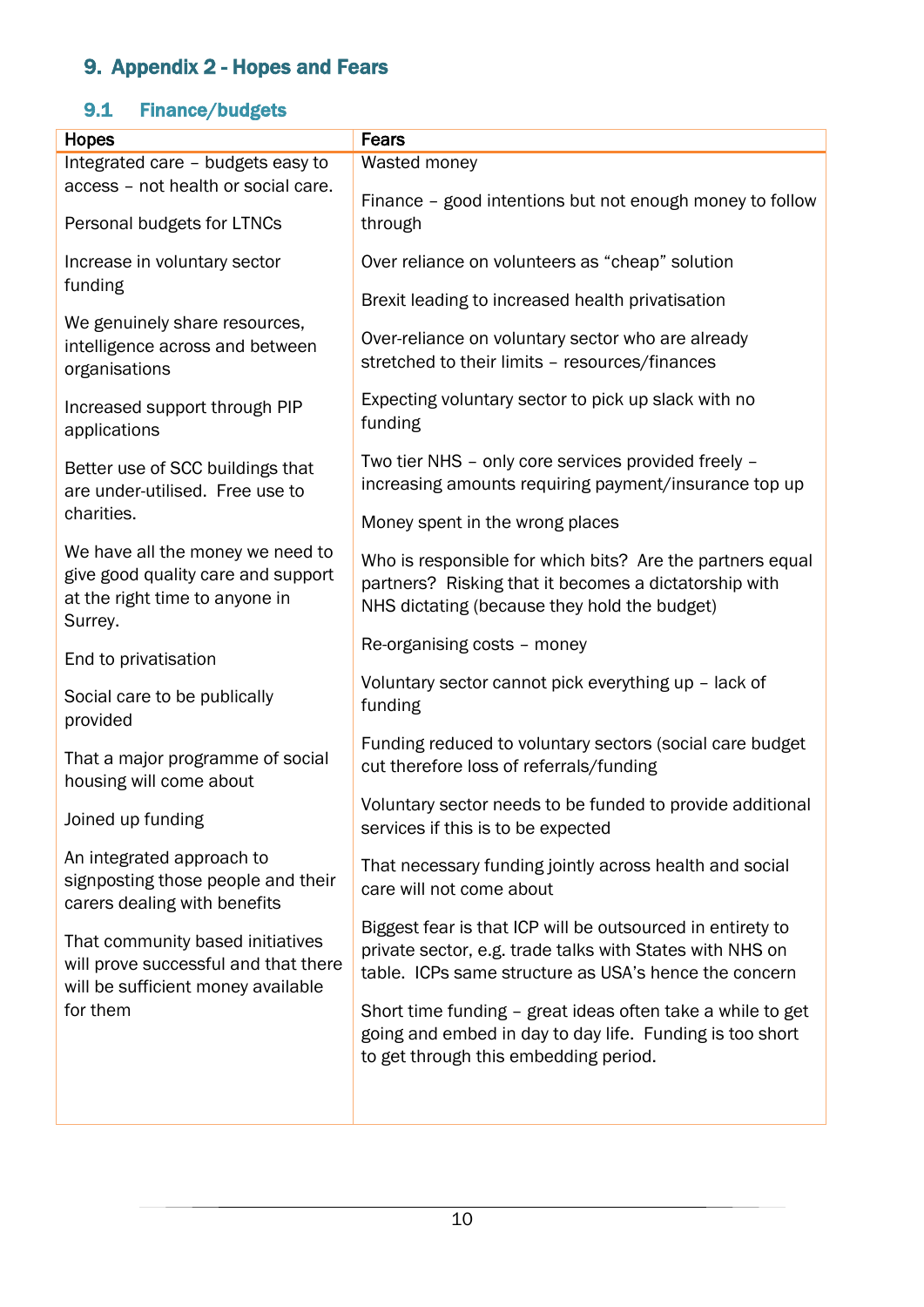## 9.2 Ways of working

| Hopes                                                                                                                                                                                                        | Fears                                                                               |
|--------------------------------------------------------------------------------------------------------------------------------------------------------------------------------------------------------------|-------------------------------------------------------------------------------------|
| Better information sharing between health and social<br>care                                                                                                                                                 | We use IG as an excuse not to work<br>together                                      |
| Less duplication and better knowledge of across agency<br>services                                                                                                                                           | Repetition of peoples' experience                                                   |
| Better use of technology                                                                                                                                                                                     | Duplication of projects rather than<br>integration of projects                      |
| More joined up working/care                                                                                                                                                                                  | Not learning from the past                                                          |
| Genuine integrated care                                                                                                                                                                                      | That I will be isolated at home and the                                             |
| That integrated care across primary, secondary, tertiary<br>care and voluntary, Local Authority etc. works more<br>effectively                                                                               | potential for technology to link me<br>with social networks will not be<br>realised |
| That there will be no more major administrative<br>reorganisations                                                                                                                                           | Voluntary organisations not involved<br>and supported in supporting clients         |
| Only having to say it once - joined up working between<br>health and social care                                                                                                                             |                                                                                     |
| Better joined up care                                                                                                                                                                                        |                                                                                     |
| That the ICP enables (and encourages) cross-sector<br>working to benefit the people in G&W (and Surrey as a<br>whole) as health needs and social needs are never in<br>isolation and are always connected    |                                                                                     |
| To cut back on duplication, where every service knows<br>what their role is and who to hand over to, to create a<br>chain of support where the client and carer know who's<br>responsible and who to talk to |                                                                                     |
| Respect and training re: carers and confidentiality                                                                                                                                                          |                                                                                     |
| Focus on the person not the process                                                                                                                                                                          |                                                                                     |
| Use 111 to sign people to the service they need.                                                                                                                                                             |                                                                                     |
| Use community hospitals more effectively - client<br>experience will improve as it will reduce transport stress.                                                                                             |                                                                                     |
| An integrated service                                                                                                                                                                                        |                                                                                     |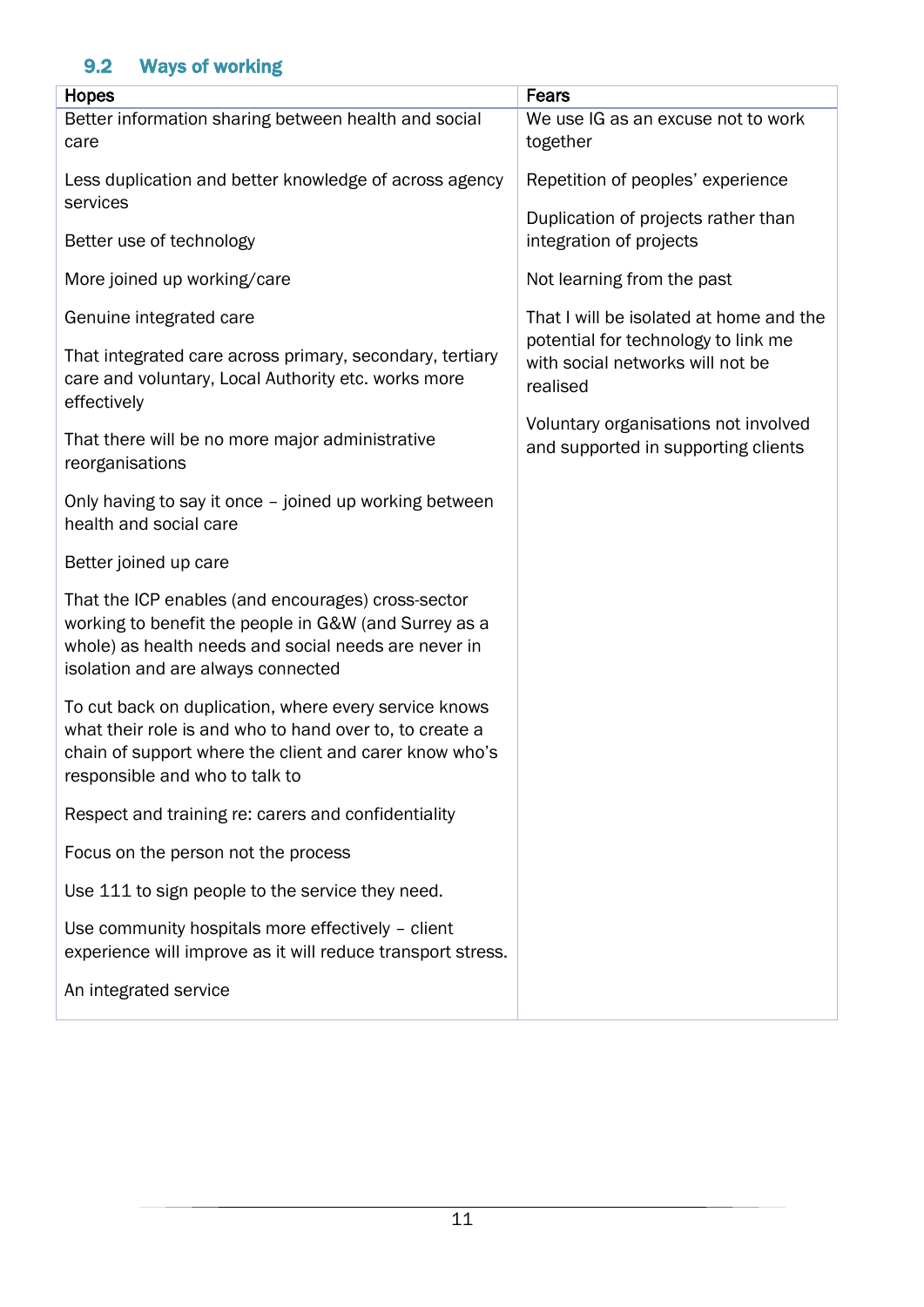## 9.3 Specific conditions/groups

| <b>Hopes</b>                                                                             | Fears                                                                                                                                                                                        |
|------------------------------------------------------------------------------------------|----------------------------------------------------------------------------------------------------------------------------------------------------------------------------------------------|
| Respite available for LTNCs<br>in local area                                             | Poor access for deaf/hard of hearing people to use the 111<br>service. Need to use a 2-way text system too                                                                                   |
| More consistent support for<br>individuals suffering mental<br>illness                   | Isolation - transport links disappearing<br>CAMHS - not fit for purpose in Surrey - 11-18s not able to                                                                                       |
| Increased investment in 18-<br>25-year-old mental health                                 | access support when it is needed<br>Cuts in funding for individuals who need social care for brain<br>injury. Already happening and anticipate it will get worse.                            |
| That money will be found for<br>supporting the frail elderly                             | Would like focus on carers not to be forgotten, particularly in<br>the older age group and young carers                                                                                      |
| Early intervention in mental<br>health                                                   | Clients with LTNC not able to access services and expected to<br>access services that do not have expertise to support them                                                                  |
| More education around<br>mental health in schools,<br>colleges and universities          | Problems with applying for benefits create stresses for people<br>e.g. PIP                                                                                                                   |
| Start educating people early                                                             | No action on mental health support                                                                                                                                                           |
| in their lives (i.e. when they<br>start school) about healthy<br>lives and the impact of | No tactics to prevent suicide (universities all handling it<br>differently) It is the waiting for answers that kills people                                                                  |
| smoking, drinking, eating a                                                              | Coping with benefits is disabling the population                                                                                                                                             |
| poor diet and their<br>responsibility to helping                                         | Mental health is going to remain the Cinderella of NHS funding                                                                                                                               |
| others to do the same.                                                                   | The experience of mental illness at the beginning can be very<br>traumatising. There is still stigma and little understanding in<br>general communities about how mental ill health develops |

#### 9.4 Access

| <b>Hopes</b>                                                               | <b>Fears</b>                                      |
|----------------------------------------------------------------------------|---------------------------------------------------|
| Move to more community/local based                                         | Disregard of accessible information - braille/BSL |
| services – better access to support                                        | interpreters/large text etc                       |
| Continued commitment to building on<br>partnership will make services more | Lack of resources in the community                |
| joined up and easier for people to                                         | <b>Transport issues</b>                           |
| access                                                                     |                                                   |
| Seamless transition from health to                                         |                                                   |
| social care community                                                      |                                                   |
| Access to services become easier and<br>positive outcomes are achieved     |                                                   |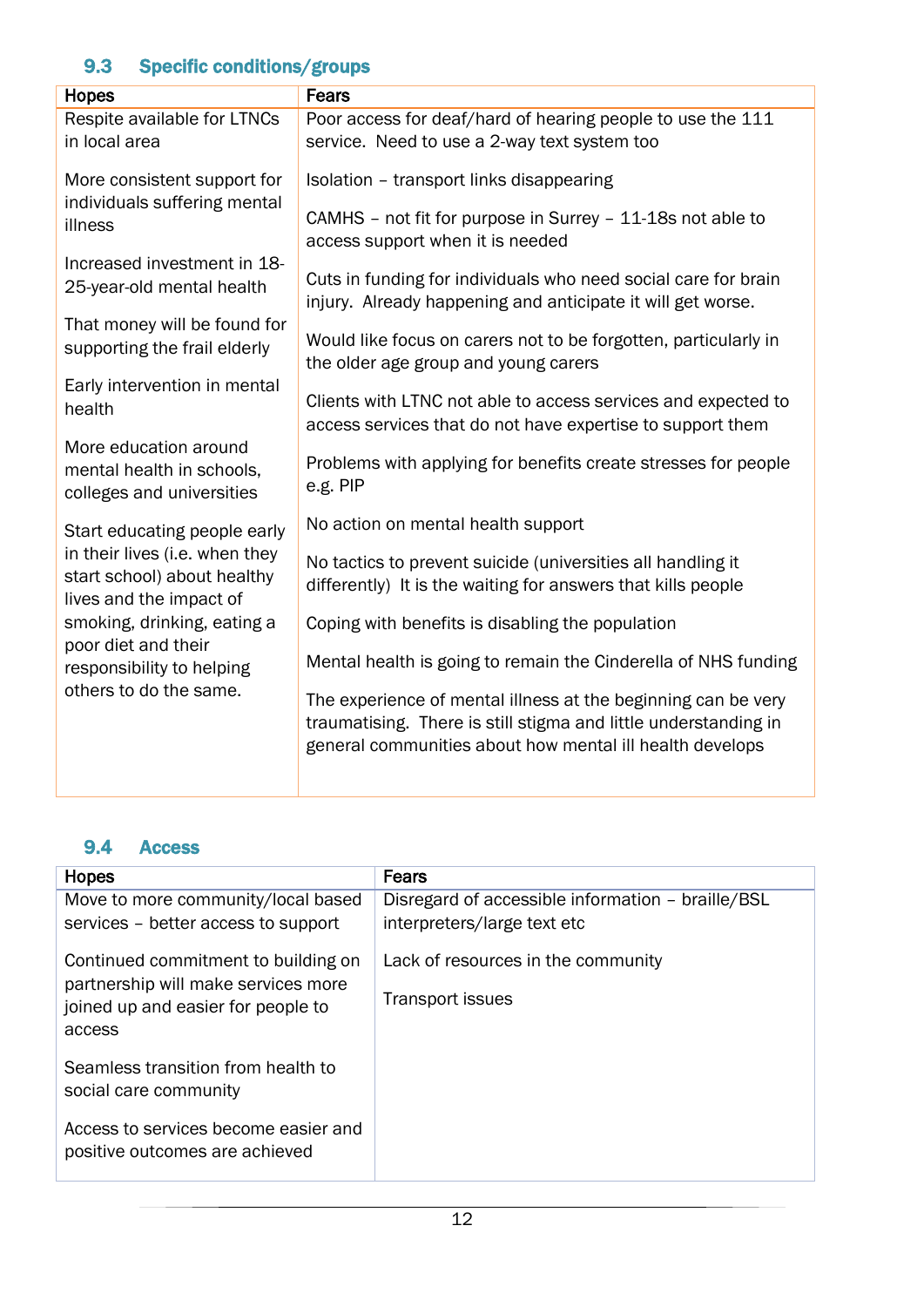### 9.5 Outcomes

| Hopes                                                                                                                            | <b>Fears</b>                                                                                                                                         |
|----------------------------------------------------------------------------------------------------------------------------------|------------------------------------------------------------------------------------------------------------------------------------------------------|
| That societal inequality will be                                                                                                 | Lack of sustainability of new initiatives                                                                                                            |
| fundamentally addressed                                                                                                          | Nothing changes                                                                                                                                      |
| Grass roots of inequalities are addressed,<br>e.g. "I smoke because I don't have a job;                                          | Might not make a difference                                                                                                                          |
| rent is too high and my house is damp!"                                                                                          | Difference in priorities                                                                                                                             |
| Residents will live and die better                                                                                               | Too ambitious                                                                                                                                        |
| Prioritise desired outcomes and manage<br>individuals' expectation. One shoe does                                                | Slow                                                                                                                                                 |
| not fit all.                                                                                                                     | On a more specific level, it is 'key' that outcomes                                                                                                  |
| That the ICP model enables clinicians and<br>other stakeholders to deliver the care<br>across settings, improve health outcomes, | and learning from the ICP work is monitored and<br>evaluated - not least to encourage patients, staff<br>and volunteers to see the value of the work |
| reduce health inequalities and see real<br>change                                                                                | More change with no real impact                                                                                                                      |
| Measure outcomes against person's<br>experience (move away from being target<br>driven) - person-centric.                        |                                                                                                                                                      |
| Real change that has a real impact.                                                                                              |                                                                                                                                                      |

#### 9.6 Governance

| <b>Hopes</b>                                                                           | <b>Fears</b>                                                                                                                           |
|----------------------------------------------------------------------------------------|----------------------------------------------------------------------------------------------------------------------------------------|
| That there will be a multi-                                                            | Lack of action                                                                                                                         |
| agency ability to<br>evidence, robustly and<br>tangibly, the benefits of<br>this work. | Lack of credibility<br>Same old, same old                                                                                              |
| Focus on things which                                                                  | Lack of transparency about the SH ICP                                                                                                  |
| will be achievable                                                                     | Organisation will be too complex – adding an additional layer                                                                          |
| Lived expectations are<br>picked up at the start of                                    | Easy access (i.e. feedback to engagement participants) to the<br>actions proposed that comes out of these engagement exercises         |
| new funding<br>opportunities                                                           | The language used is very similar to HMOs in the USA. For those<br>who are not convinced that the NHS will not, over time, evolve into |
| Transparency                                                                           | this HMO model with private funding, this is a cause for concern.                                                                      |
| Inclusivity                                                                            | Through the chaos of change, patients and their carers will be<br>forgotten                                                            |
| Accountability                                                                         |                                                                                                                                        |
|                                                                                        | Increased bureaucracy                                                                                                                  |
|                                                                                        |                                                                                                                                        |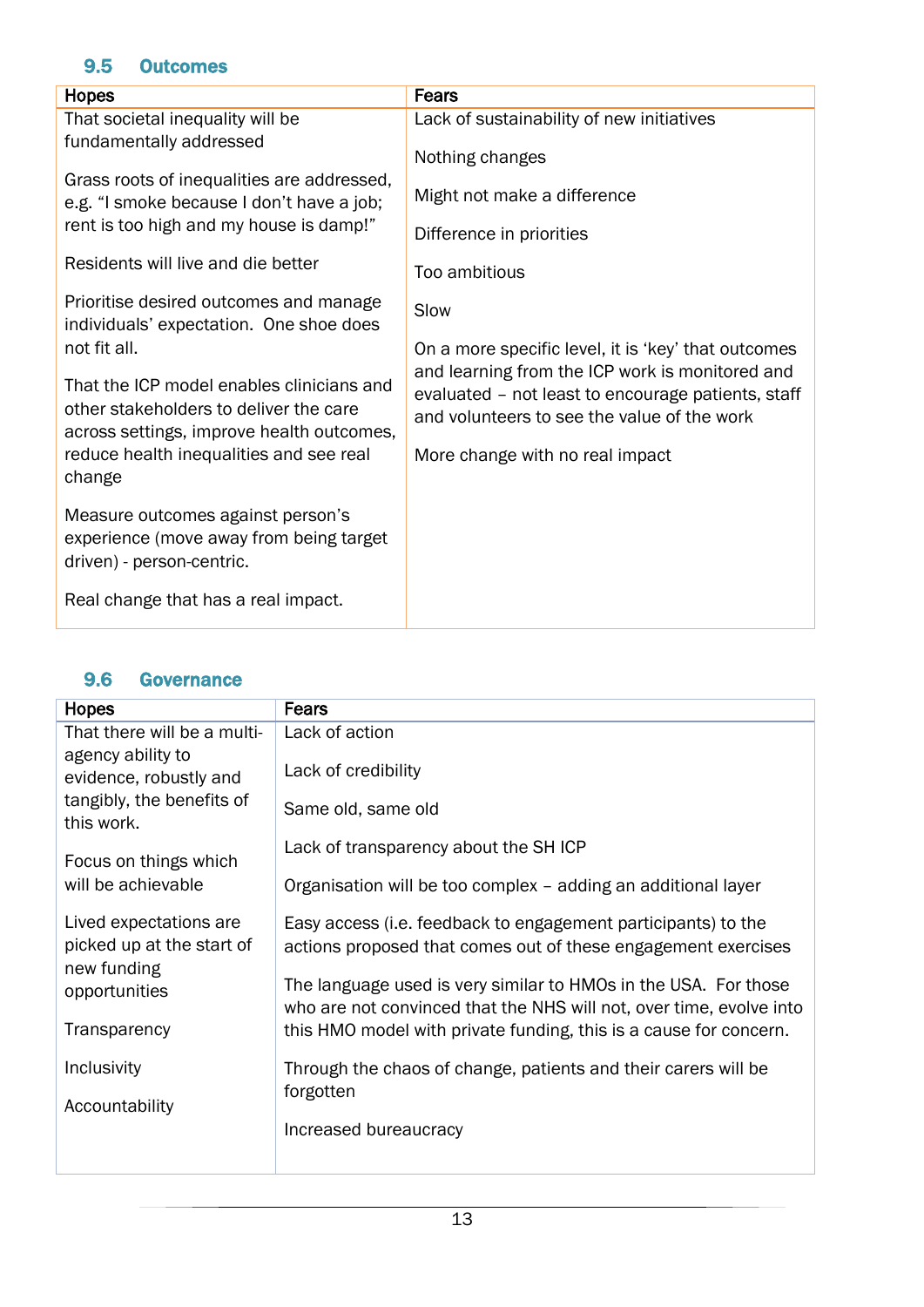## 9.7 Workforce

| <b>Hopes</b>                                                                                     | Fears                                                                                                                                                                                                                                                                                                                                                             |
|--------------------------------------------------------------------------------------------------|-------------------------------------------------------------------------------------------------------------------------------------------------------------------------------------------------------------------------------------------------------------------------------------------------------------------------------------------------------------------|
| Raise the profile of "working in                                                                 | Workforce                                                                                                                                                                                                                                                                                                                                                         |
| care" in Surrey. Joint<br>adverts/recruitment days etc.                                          | Continued problem of finding good care staff, especially in<br>rural areas - knock-on effect for effective hospital discharges                                                                                                                                                                                                                                    |
| Genuine integration of health<br>and social care and breaking<br>down of contractual barriers to | This indirectly hurts the voluntary sector to support these<br>vulnerable people                                                                                                                                                                                                                                                                                  |
| working together                                                                                 | All sectors of health and social care have problems getting<br>and keeping well trained professionals and support staff.<br>What cross organisations discussion/co-operation could<br>take place to find ways to tackle this?                                                                                                                                     |
|                                                                                                  | Voluntary organisations having to provide 'social work'                                                                                                                                                                                                                                                                                                           |
|                                                                                                  | That others are treated as poorly and without respect as I<br>was upon the terminal illness and then death of my<br>husband, followed by the deterioration and death of my<br>father followed by the death of my youngest daughter. No<br>department believed my story, only it wasn't a story, it is my<br>life. Holistic care needed. Empathy and understanding |
|                                                                                                  | More services/support required from voluntary sector that is<br>already stretched                                                                                                                                                                                                                                                                                 |
|                                                                                                  | Wellbeing of staff amidst more changes and staff shortages                                                                                                                                                                                                                                                                                                        |

## 9.8 Engagement/involvement

| <b>Hopes</b>                                       | <b>Fears</b>                        |
|----------------------------------------------------|-------------------------------------|
| User voice influences services potential of social | Less local input with CCG merger    |
| prescription realised                              | Lack of community understanding how |
| Ideas and new projects involve the voluntary       | system works                        |
| sector at the very beginning                       | Individuals not taken seriously     |
| We genuinely share resources, intelligence         |                                     |
| across and between organisations                   |                                     |
| "Big Picture" – using voluntary sector more and    |                                     |
| trusting the voluntary sector to do a good job     |                                     |
| Hope that carers are included in plans             |                                     |
| Hearing about all changes - results of meetings    |                                     |
|                                                    |                                     |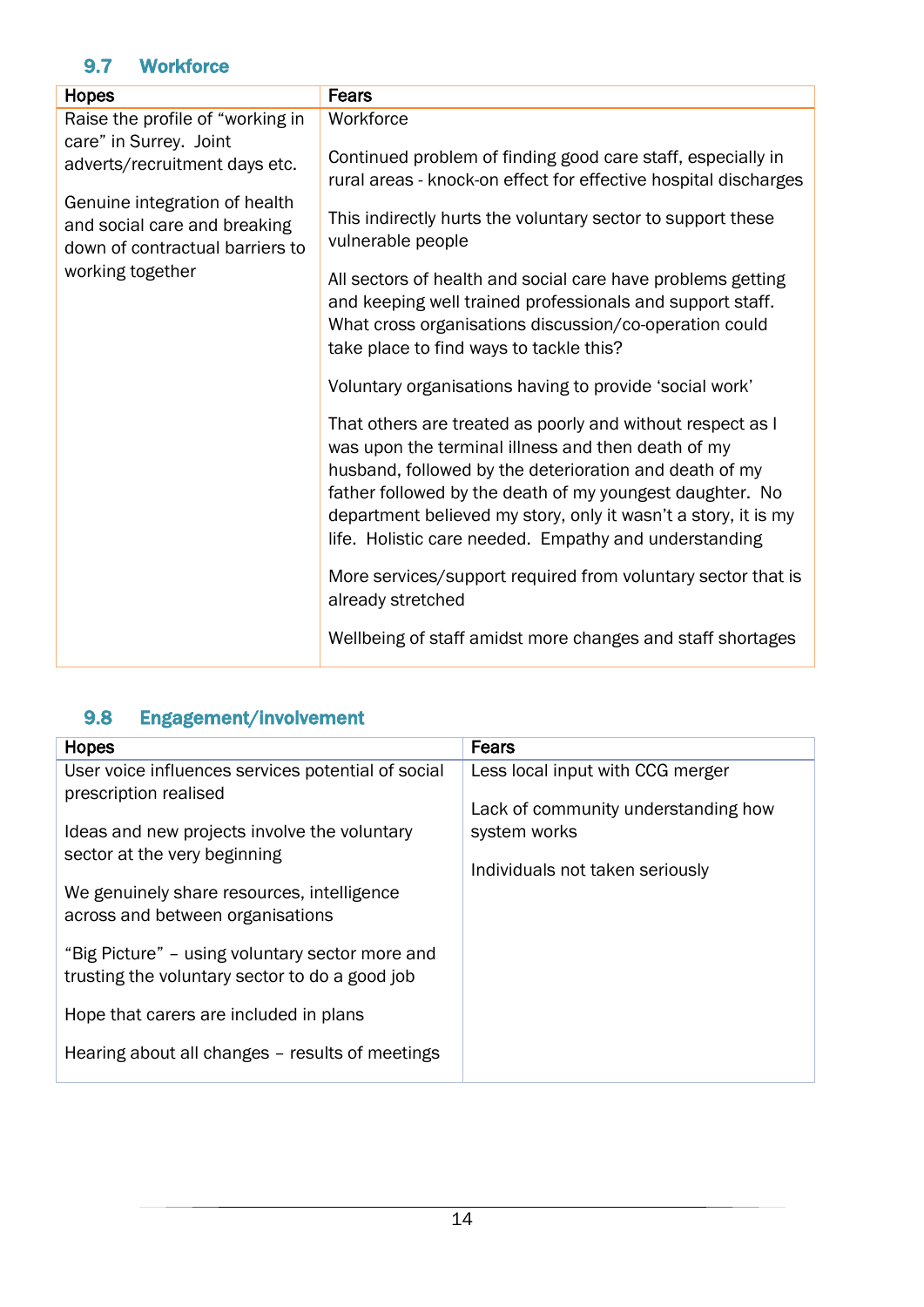## <span id="page-14-0"></span>10. Appendix 3 – Involving citizens and patients

#### 10.1 Cross-cutting methods

- Working groups defined by theme e.g. poverty where various communities are represented e.g. carers.
- Forums with mixed groups e.g. university, church and Healthwatch.
- Would it be useful to create an independent citizen board/group to reflect the ICP?
- Sharing the existing data and intelligence from different organisations, e.g. quantitative, qualitative, in order to create a wider social care, health and community perspective.
- A group that is not just linked to Surrey County Council and NHS but representative of all. The CCG would be accountable for this; it could be like a scrutiny panel.
- Any groups need to have a specific purpose what are you asking of people.
- Citizen panel locally.
- Problem solving pull people together to solve a particular issue. (targeted correct groups).

#### 10.2 Children and young people

- Use schools to get younger groups engaged.
- Use social networks to get to younger groups.
- Work with schools directly to find young carers.
- Attend schools young carers
- Home School link workers
- Involve youth
- to promote in the ways they feel they would engage with.
- Community development workers and mayors.
- Local schools via activities to help pupils think about their local community and healthcare arrangements.

#### 10.3 Use existing forums

- There are a range of forums and groups that already exist: use these existing groups for engagement.
- Find organisations who are working with the groups you need most have newsletters that always need articles – ask to have notices added.
- Community conversations community cafes using existing local organisations.
- CCG staff attending more regularly local disability and older people forums as these people are likely to access health services on a regular basis.
- Use Surrey Chambers of Commerce or BID Guildford to reach working age people.
- Cranleigh lions style organisations use community.
- Speak to WI
- Women's Institute (WI) etc, community networks/partners.
- Engage with care at home agencies within your area!!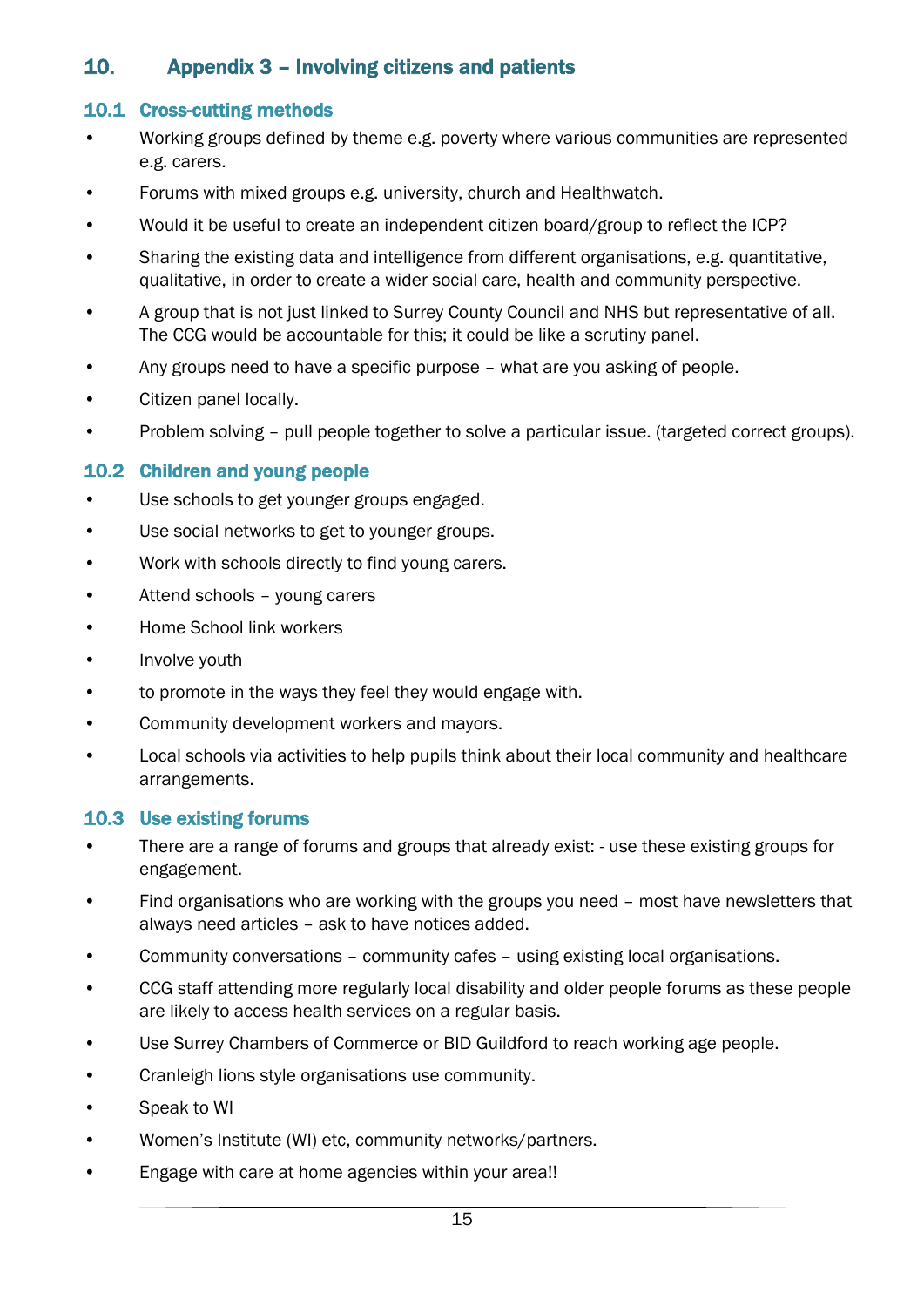#### 10.4 Logistics

- Use different methods dependent on audience.
- Depends on what the engagement is about and finding target groups.
- Tailor engagement to specific groups.
- Genuine co-design.
- Must asked 'lived experience' of what you are working on for expertise and promotion
- Networks
- Make clear pathways to feed information into the system.
- Patient groups virtual and face to face.
- PPG's but citizens not representing themselves are these channels clear for citizens to feed into.
- PPG Chairs
- PPE's
- Existing PPEG worked really well could expend with representation from other groups.
- Use a local approach to reflect communities.
- Using council chambers to hold meetings.
- Realistically will people want to attend meetings in the evenings? May lose professional engagement.
- Concrete not abstract questions to be put to citizen groups.
- PPG Use as liaison and communication virtual need guidance and direction lots of goodwill – speaker at PPG event.

#### 10.5 Communications

- Magazine monthly? link with parish newsletters/magazines.
- Asking councillors to spread the word to their network.
- Newsletter who is this for??
- Provide 'Standard text' for event promotion ask everyone at the event to tweet about it.
- All joining in as a good example directory of services.
- Use Eagle Radio, BBC Surrey.
- Make information accessible to all (not all online)
- More research must be accessible; must be consumer oriented.
- Better use of social media.
- Better understanding of where people get their information from.
- Website think about what residents need to know and incorporate ASC information.
- Pull in existing feedback channels e.g. Healthwatch/PALS.
- Social Media.